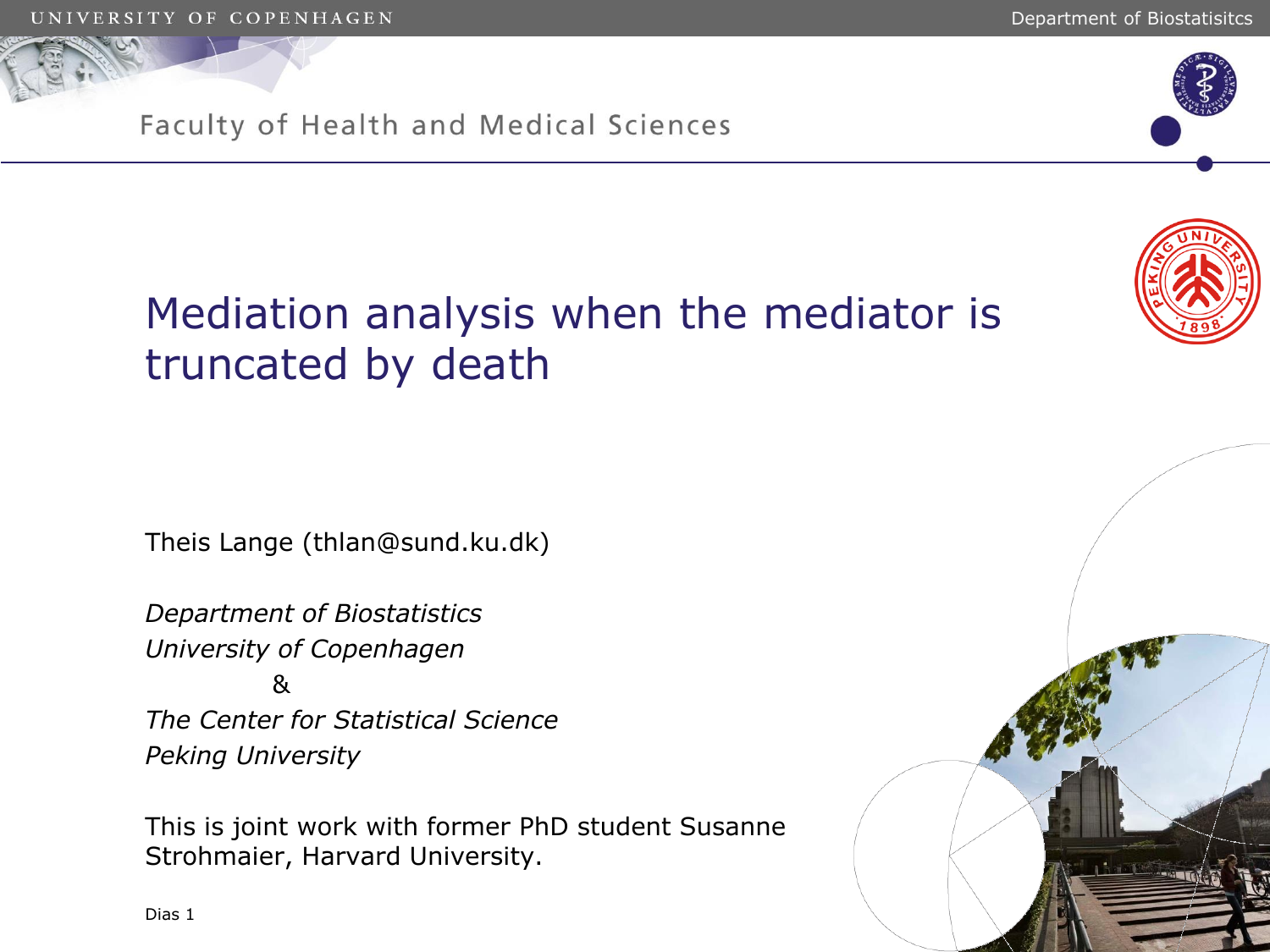# The original problem

- Intravenous fluids are the mainstay of treatment for patients with hypovolemia due to severe sepsis to obtain fast circulatory stabilisation.
- Commonly applied interventions:
	- Crystalloids including saline and dextrose (Ringer's solution)
	- Colloids containing larger molecules such as starch or gelatine.



- Preferred choice in Scandinavian intensive care units (ICU)
	- Hydtroxyethyl starch (HES) 130/0.42
- However: HES 130/0.42 is largely unstudied in patients with severe sepsis

The 6S trial

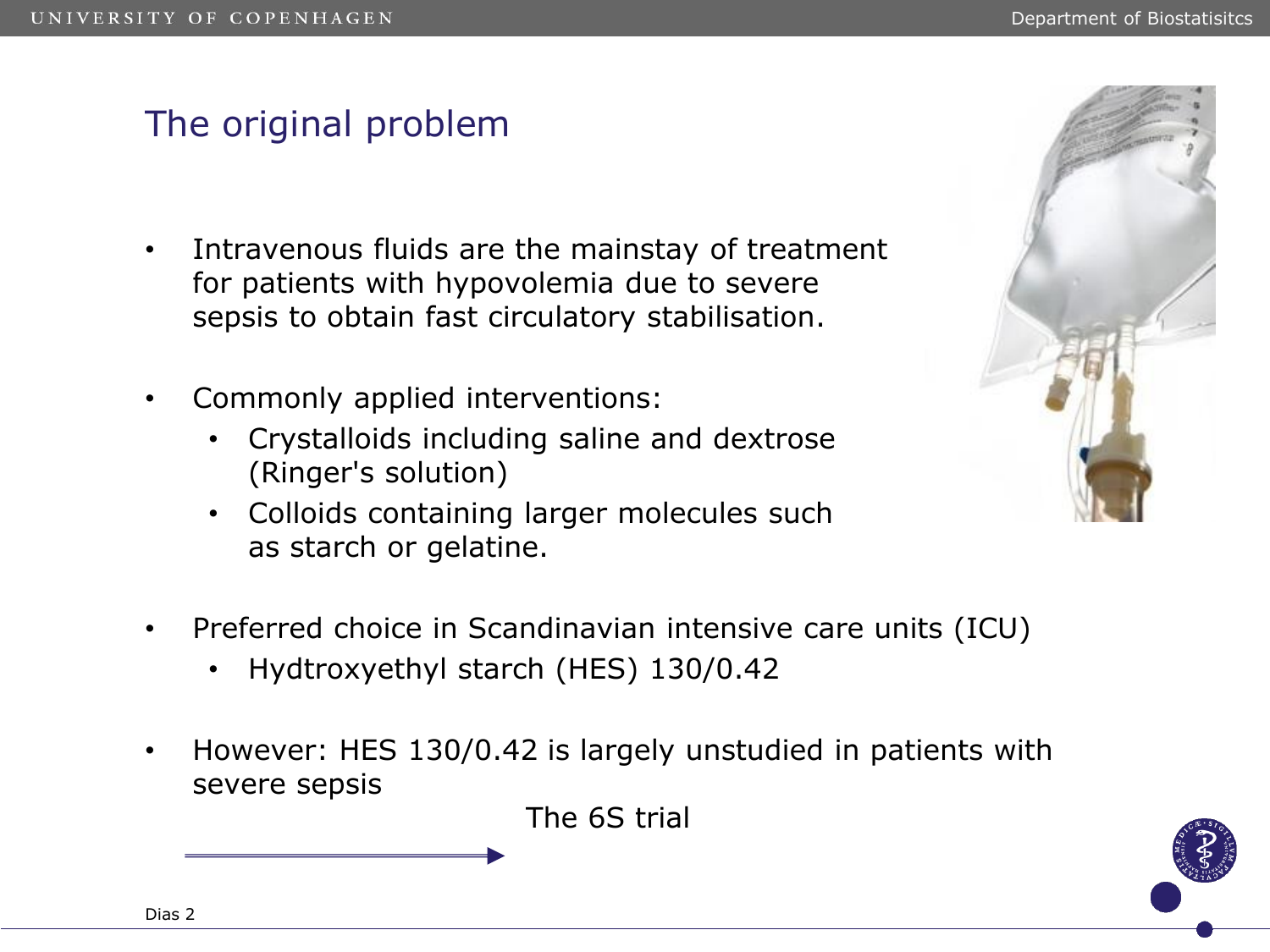# The 6S trial – details and results

Study population:

• Patients with severe sepsis admitted to an intensive care unit (ICU) who needed fluid for circulatory stabilization

Randomization to:

- Hydroxyethyl starch (HES 130/0.42)
- Ringer's solution

Primary outcome:

• Death or end-stage kidney failure at 90 days after randomization

Results reported in NEJM: (Perner et al. (2012))

• At 90 days after randomization, 201 of 398 assigned to HES had died as compared with 172 of 400 patients assigned to Ringer's acetate. (RR 1.17; 95% confidence interval, 1.01 to 1.36: p=0.03)

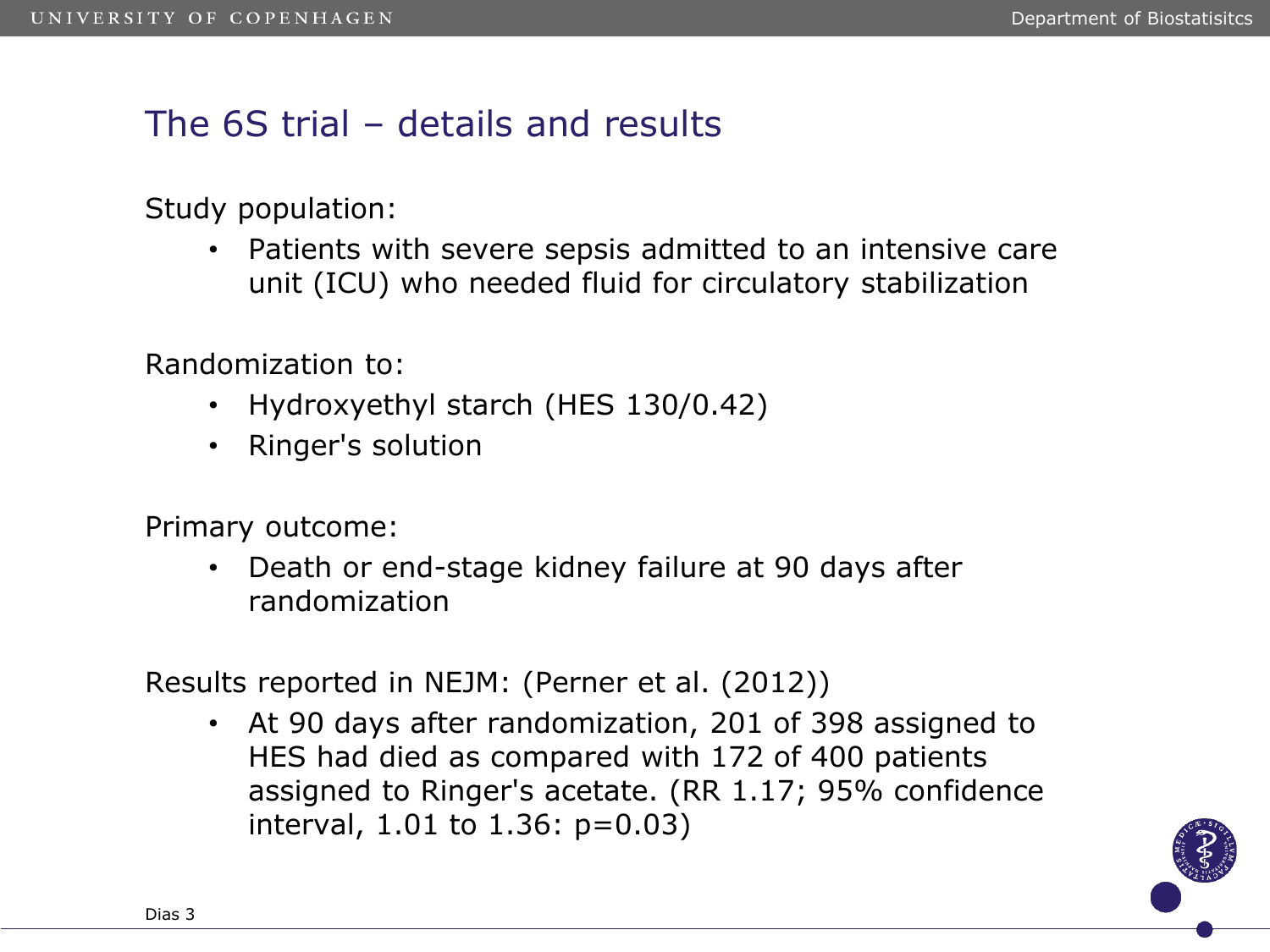## Next step after the 6S trial

#### **The simple:**

Stop using HES.

#### **The curious:**

Try to understand why HES increases mortality.

Likely mechanisms linking HES to increased mortality are:

- 1. Starch is a foreign body, which overtime causes kidney damager leading to kidney related death (this will be the pathway we look at in this talk).
- 2. Coagulapathy (bleeding disorder).
- 3. Patients generally have a low immune response, additionally adding foreign bodies could cause there immune system to crash.

Mediation analysis allows you to take the curious approach.

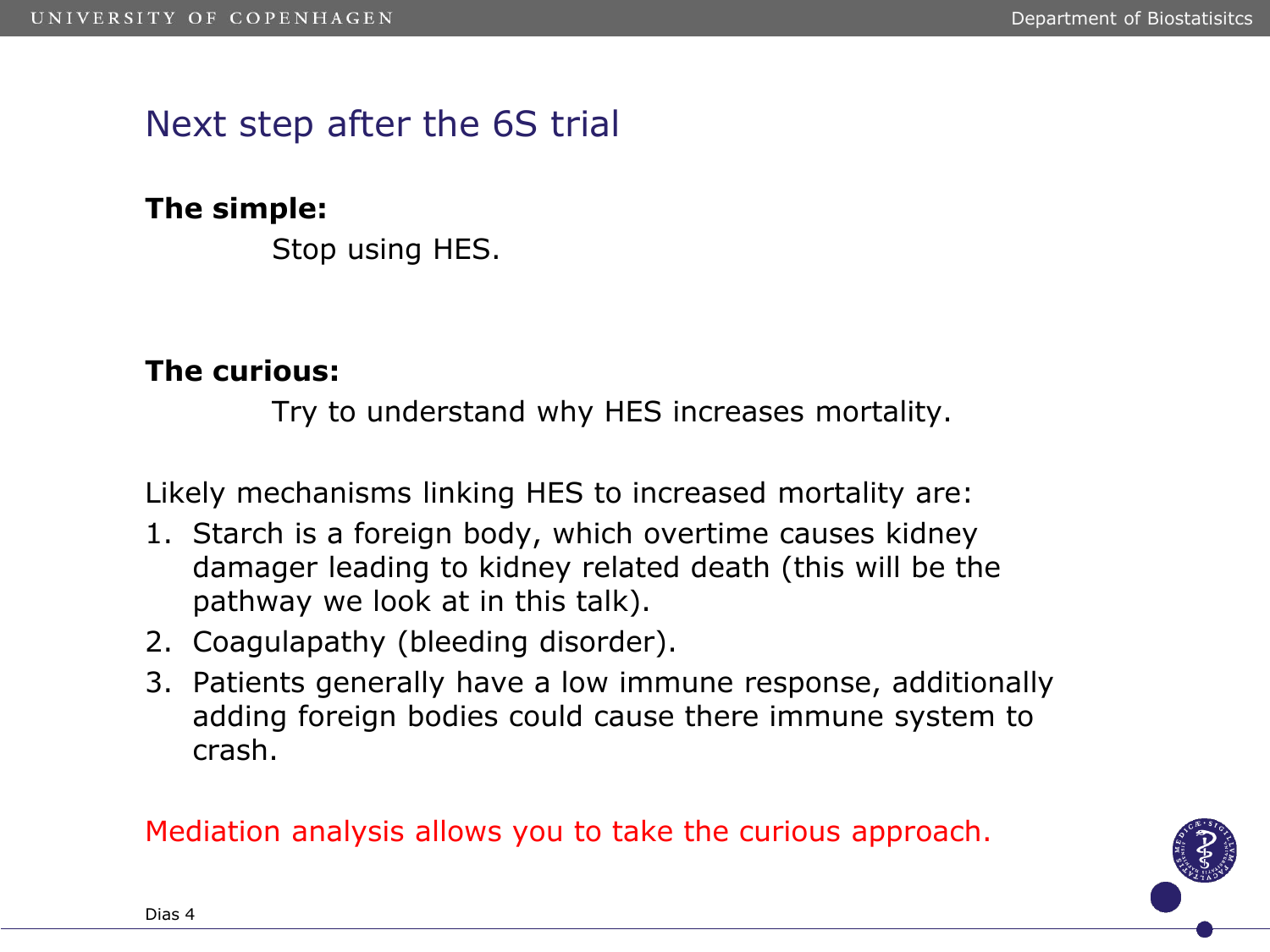## Understanding mediation analysis as systems

The effect of treatment can be thought of as flowing through different channels/body-systems to the outcome.

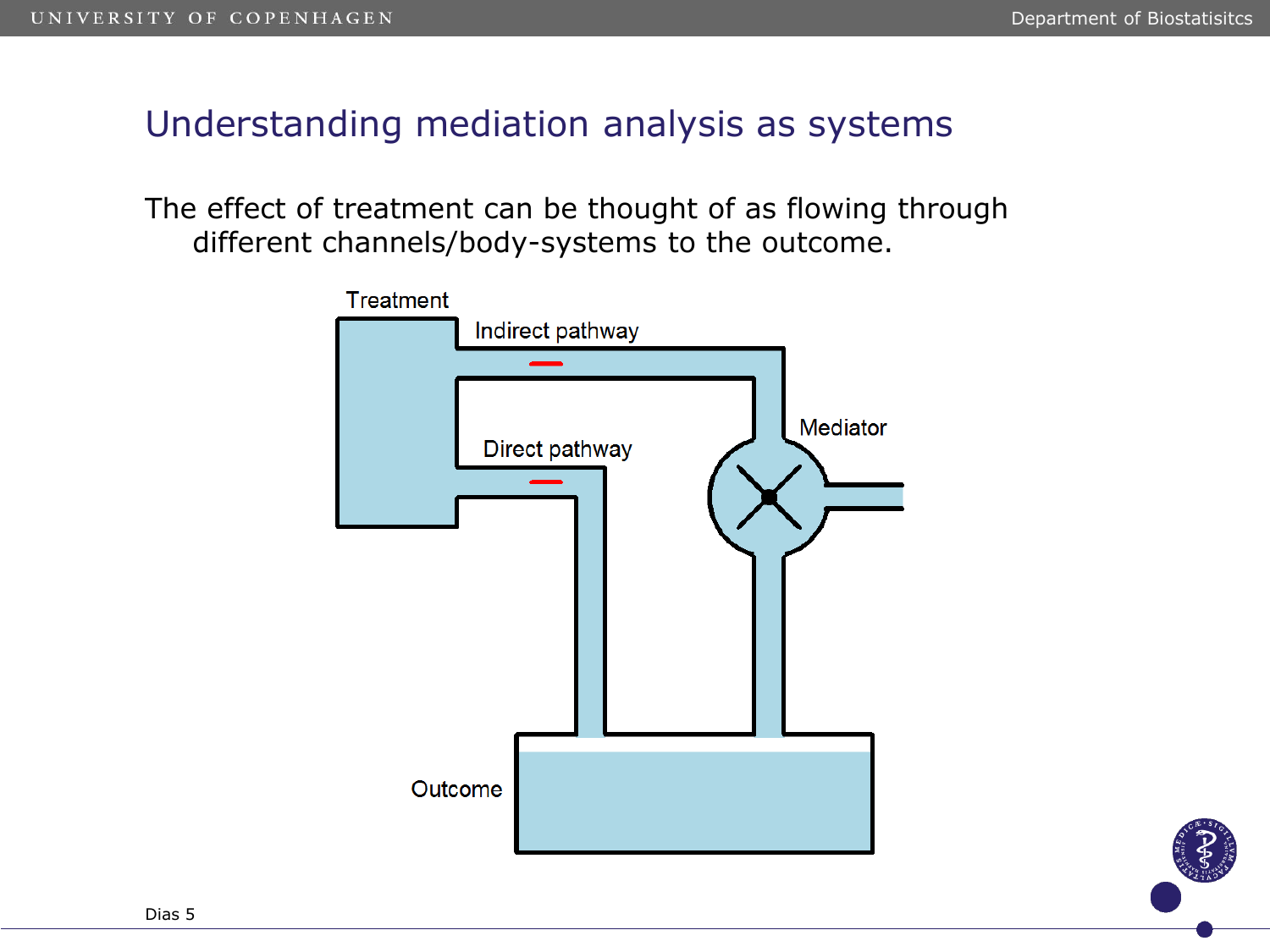# Understanding mediation analysis

The RCT can be visualized as the contrast

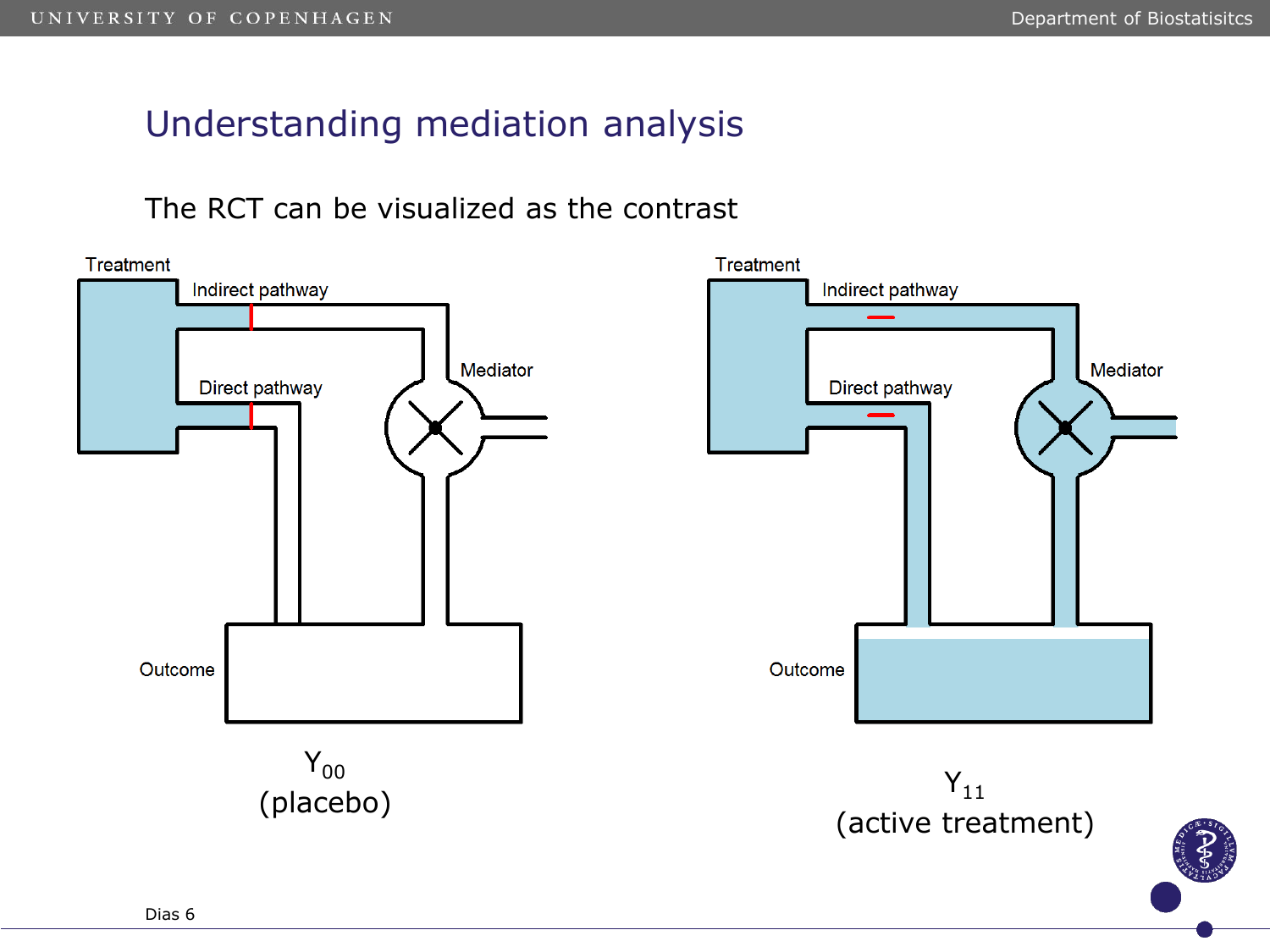# Understanding mediation analysis

As a thought experiment: What would happen in only one pathway was active?

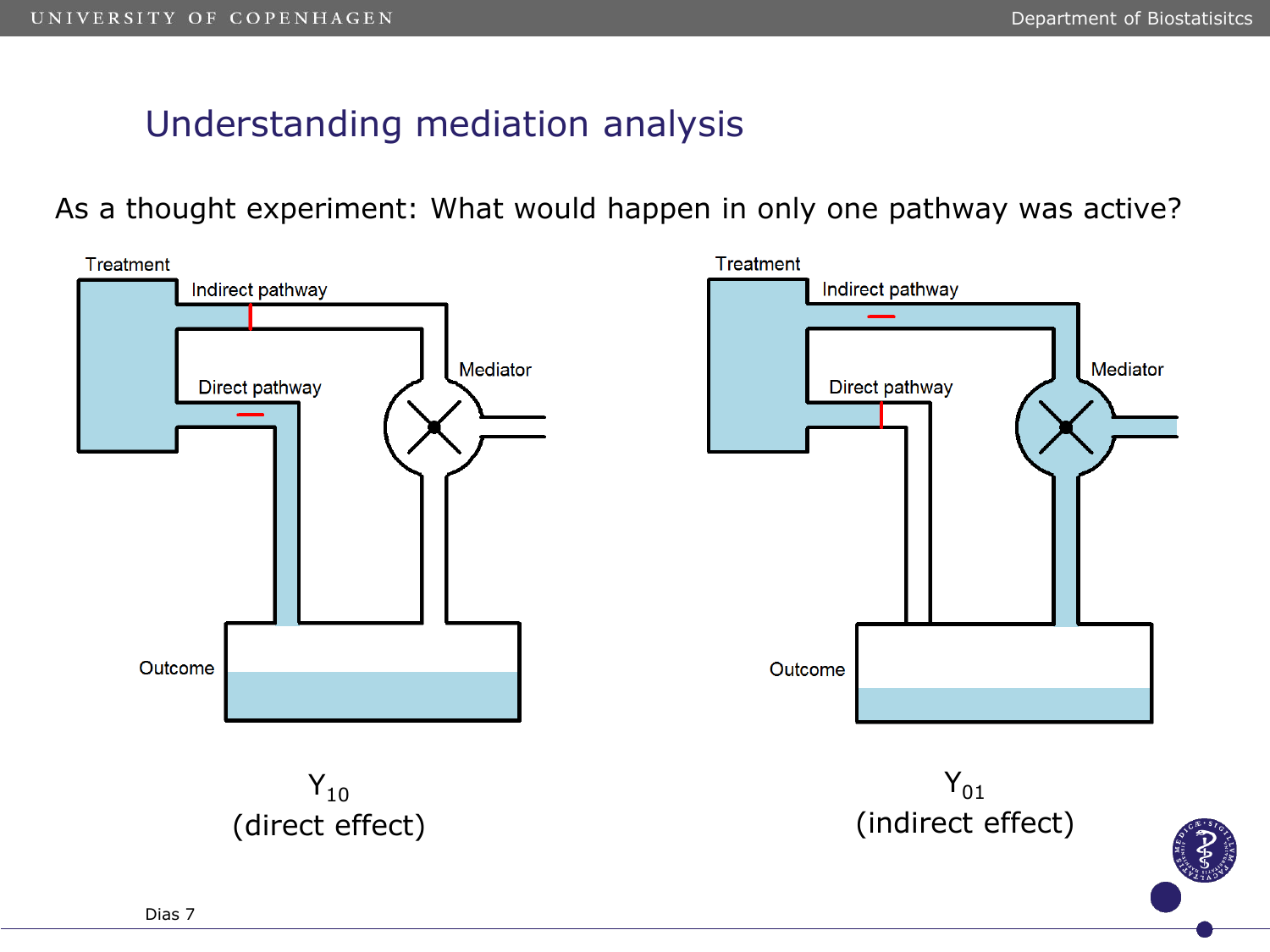# Understanding mediation analysis

- The the different pathways are quantified by comparing  $Y_{00}$ with  $Y_{01}$  etc.
- The comparison can be done on any scale (odds ratio, linear regression whatever).
- Natural indirect effect is  $Y_{00}$  vs.  $Y_{01}$ . Ie. the effect if only the pathway involving the mediator was activated.
- Natural direct effect is  $Y_{01}$  vs.  $Y_{11}$ . Ie. the effect if only the pathway **not** involving the mediator was activated.
- Total effect is  $Y_{00}$  vs.  $Y_{11}$  (which is what the RCT estimates).
- The variables  $Y_{01}$  etc. are called *nested counterfactuals*.

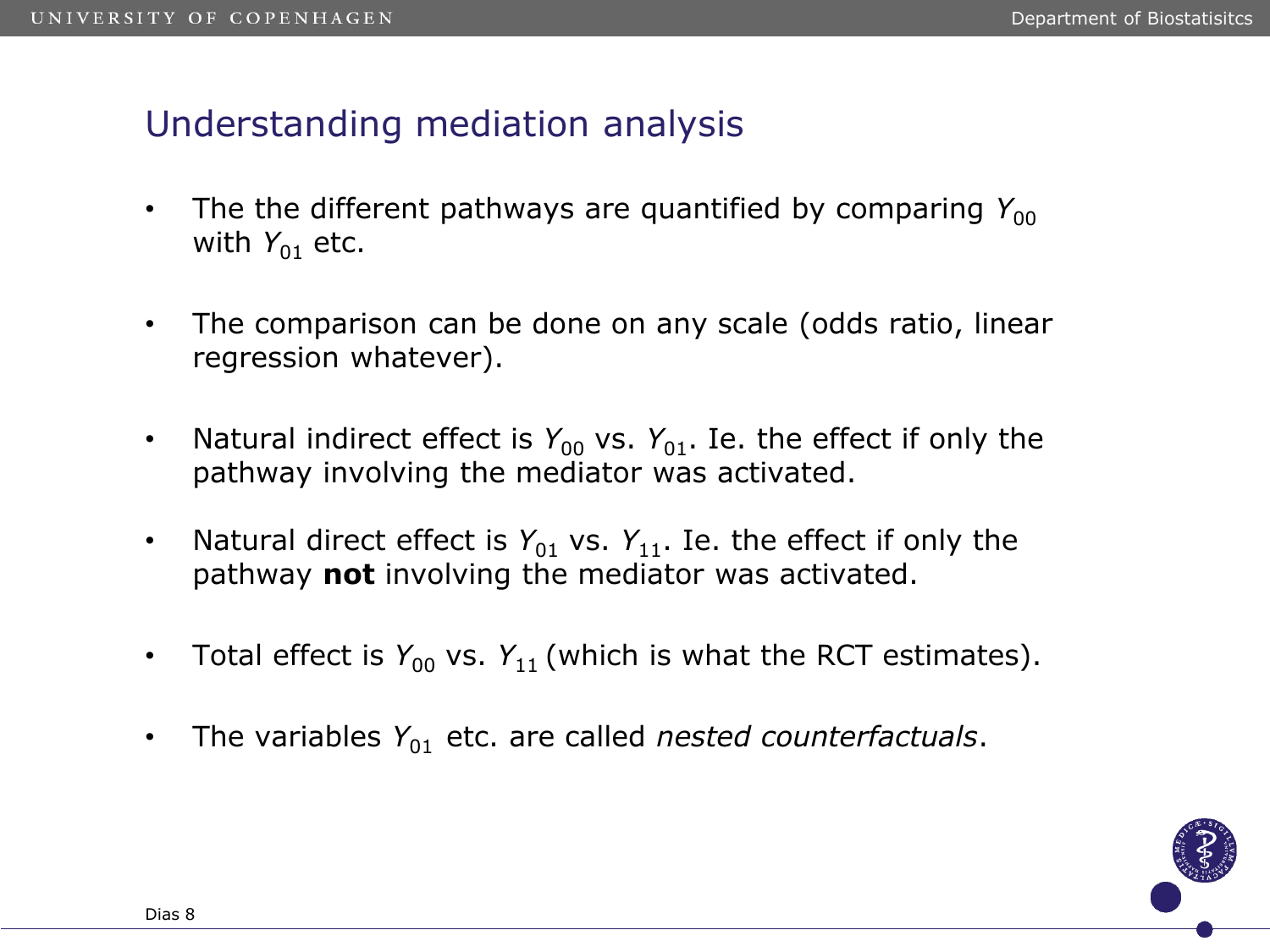## The traditional interpretation of nested counterfactuals

- $\cdot$   $Y_{01}$  is the outcome observed if treatment had been set to 0 and the mediator to the value it would naturally take is the mediator had been set to 1.
- The *natural indirect effect* is then the change in outcome that would be observed if we could change the mediator as much as it would naturally change when exposure was changed without actually changing the exposure.
- Let us call this the intervention-interpretation.

- The systems-interpretation presented on the previous slides results in the same number, but I find the systeminterpretation easier.
- More complicated if different mediators for different patients (6S).

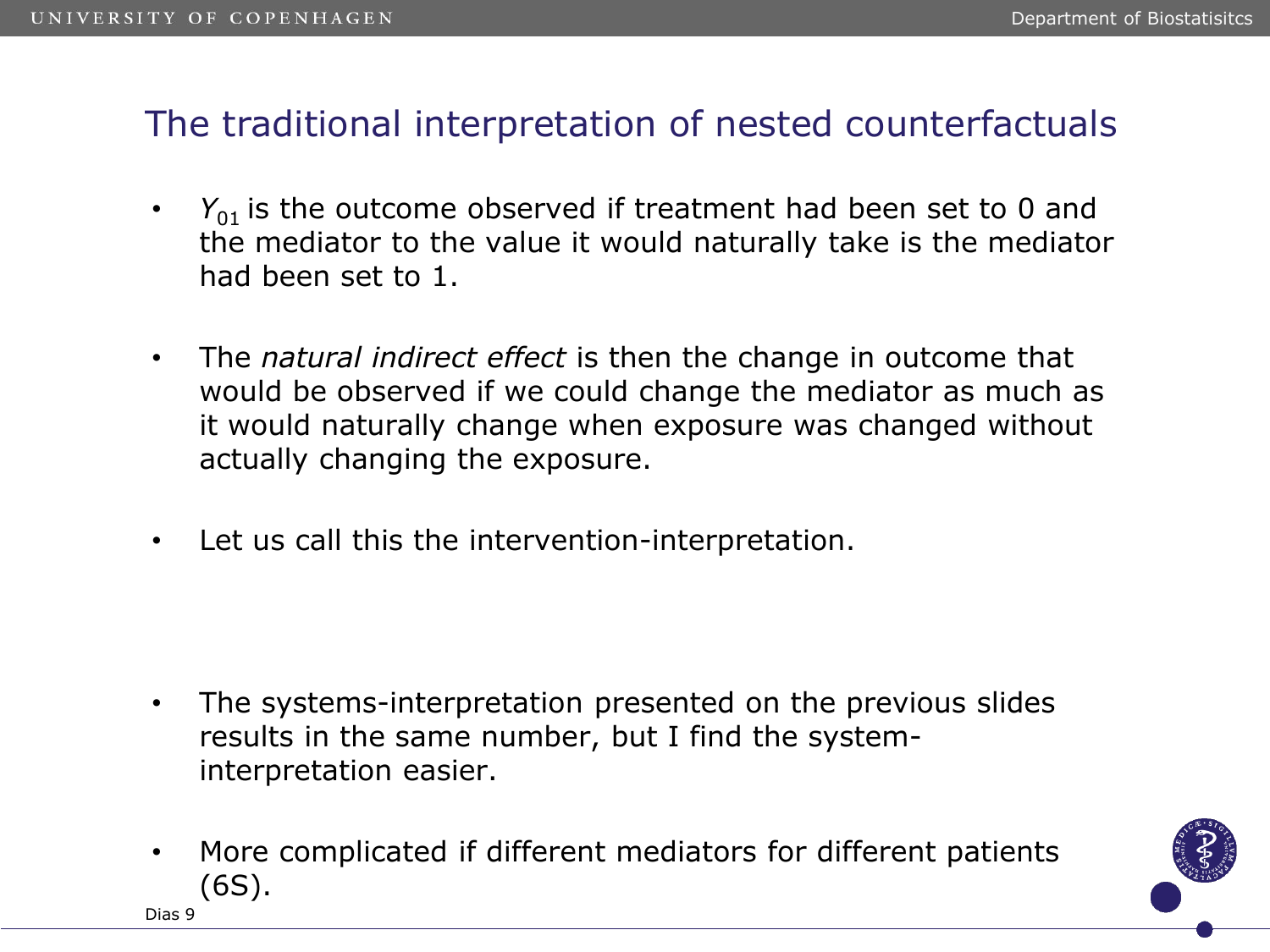### Challenges in mediation analysis

- We never observe patients where only one of the pathways have been activated.
- Either none have (placebo) or both have (active treatment).
- Even in RCTs we do not randomize the mediator, accordingly we need to worry about confounding.

• The solution is assumptions.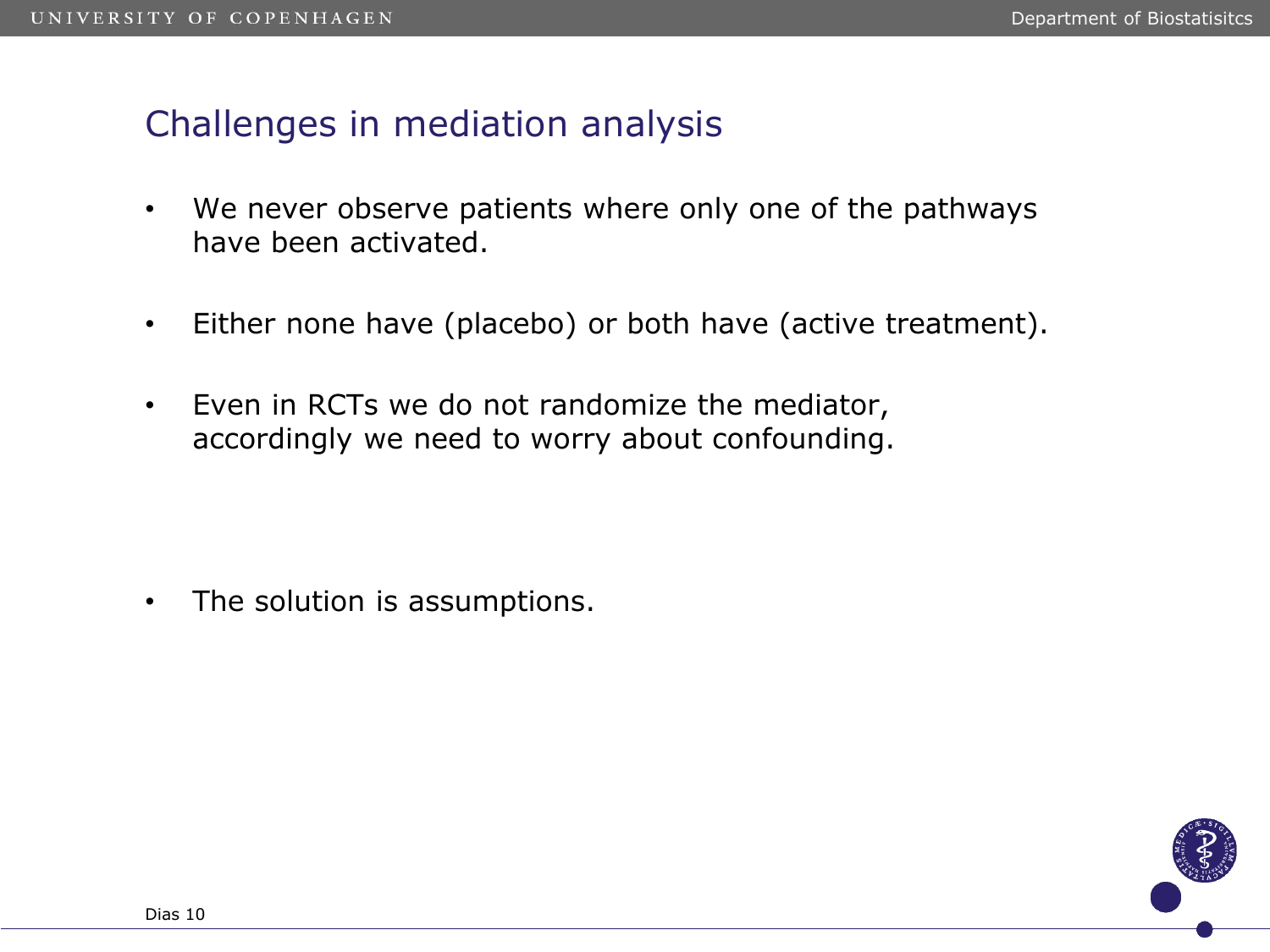# Assumptions for natural direct and indirect effects

- 1: No unmeasured confounders of:
	- The exposure-outcome relation
	- The exposure-mediator relation
	- The mediation-outcome relation
- 2: No intertwined causal pathways. (aka. Pearls identifiability condition)
- 3: Consistency and positivity. (mostly technical)
- **REF:** Robins JM, Greenland S. Identifiability and exchangeability for direct and indirect effects. *Epidemiology*. 1992;3(2):  $143 - 155$ .



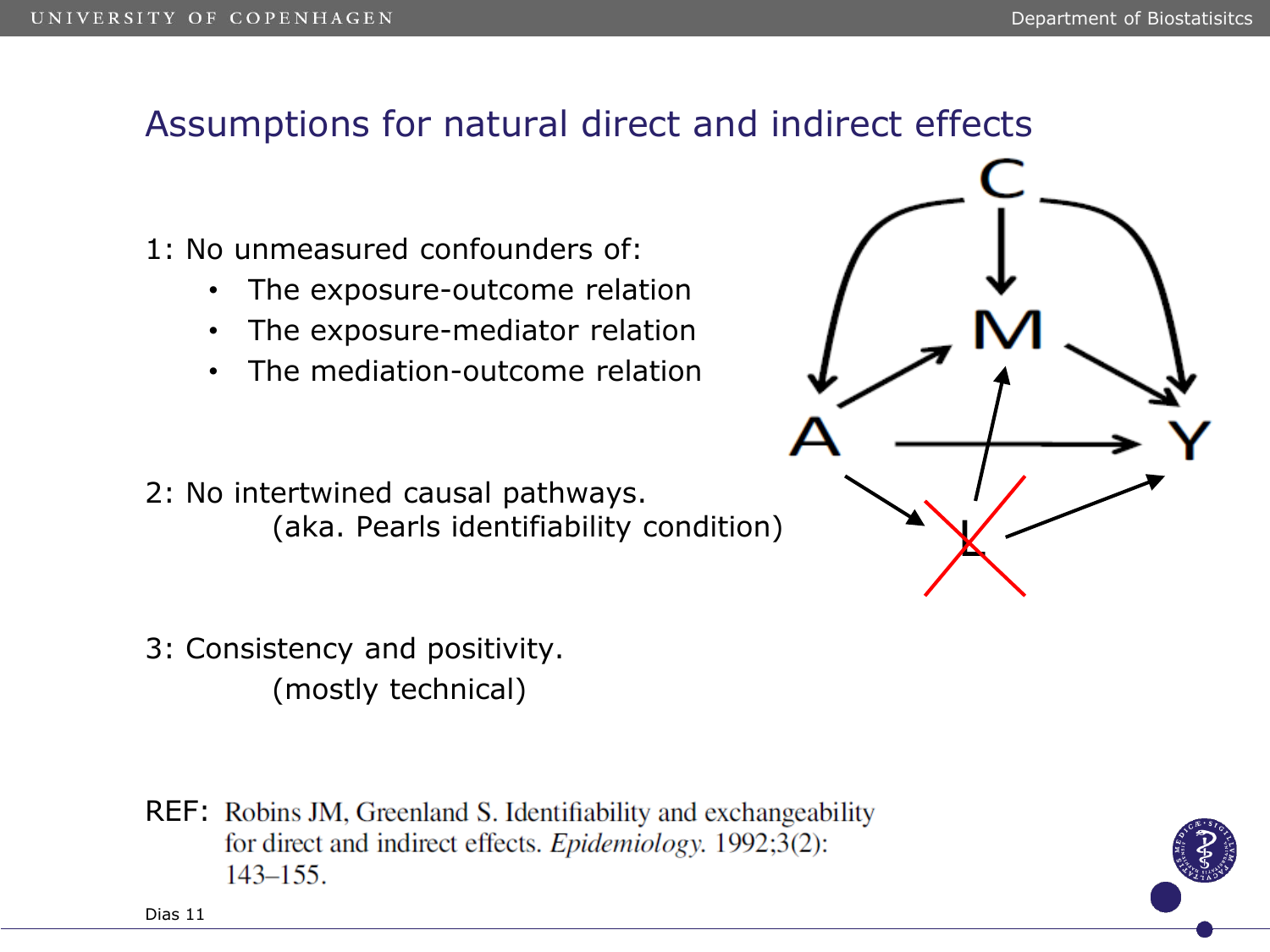### Natural effect models with software solution

• Natural effect models propos (introduced by Vansteelandt and Lange) to use a regression model for the natural effects:

 $g(E[Y_{ab}|C=c]) = \beta_0 + \beta_1 * a + \beta_2 * b + \beta_3 * c$ 

- Coefficients (*β<sup>1</sup>* and *β<sup>2</sup>* ) will be the natural direct and indirect effects, respectively.
- Similar formulations (Cox etc.) for survival outcome.
- Mediator(s) can be of any type and dimensionality.

- The R package medflex can estimate such models in 3 lines of R code.
- More in Liis' talk.

Dias 12

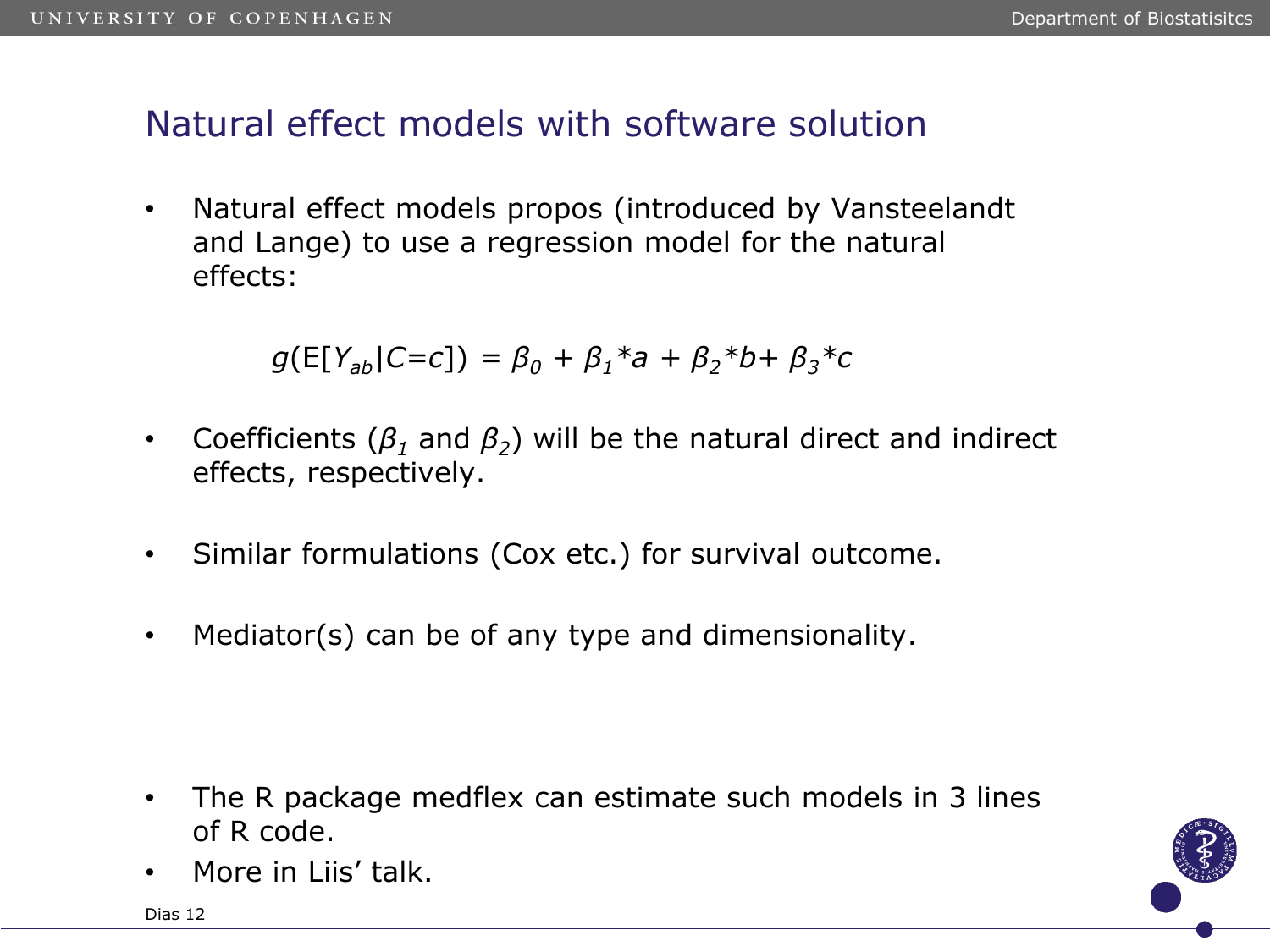## Special problems with 6S data

- In the 6S data the mediator is kidney impairment quantified by the daily KDIGO score.
- The KDIGO score was recorded daily as long as patients were admitted to the ICU.
- If a patient dies the KDIGO score on the following days is not only unknown, but undefined.
- This has the implication that the intervention-interpretation of mediation cannot be employed.
- We risk to "run out of KDIGO scores".
- However, the systems-interpretation is still meaningful.

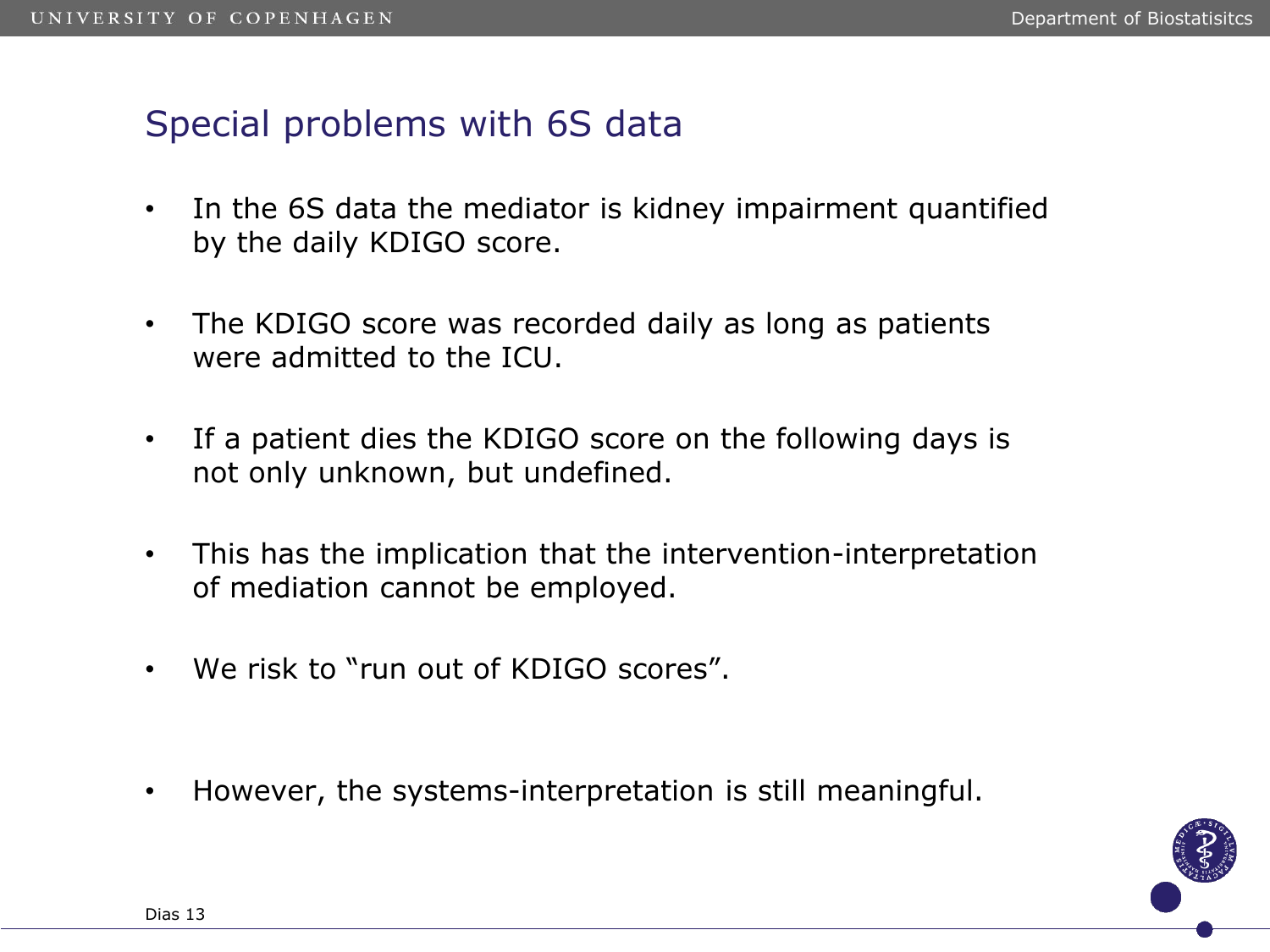Local independence graph including death

A local independence graph depicts causal relations among potentially time varying processes.

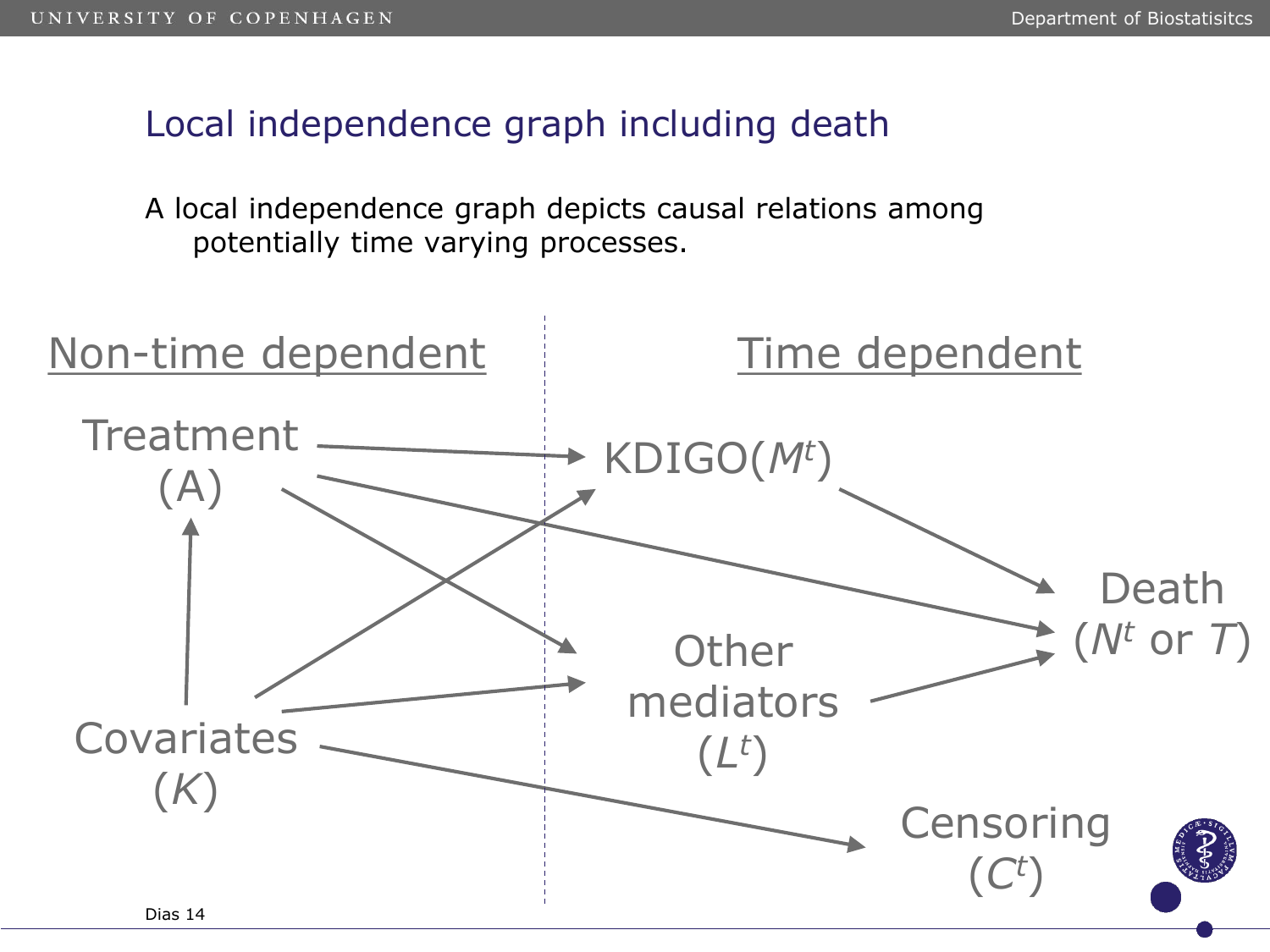#### Goal of the analysis

- To quantify the effect of HES passing through the kidney as described by the KDIGO).
- As outcome is death the effect should be expressed as a hazard ratio.
- To address if the kidney impairment pathways is the most important pathway.

• Solution: estimate a natural effect Cox model for *Tab* conditional on values of baseline confounders (*K*).

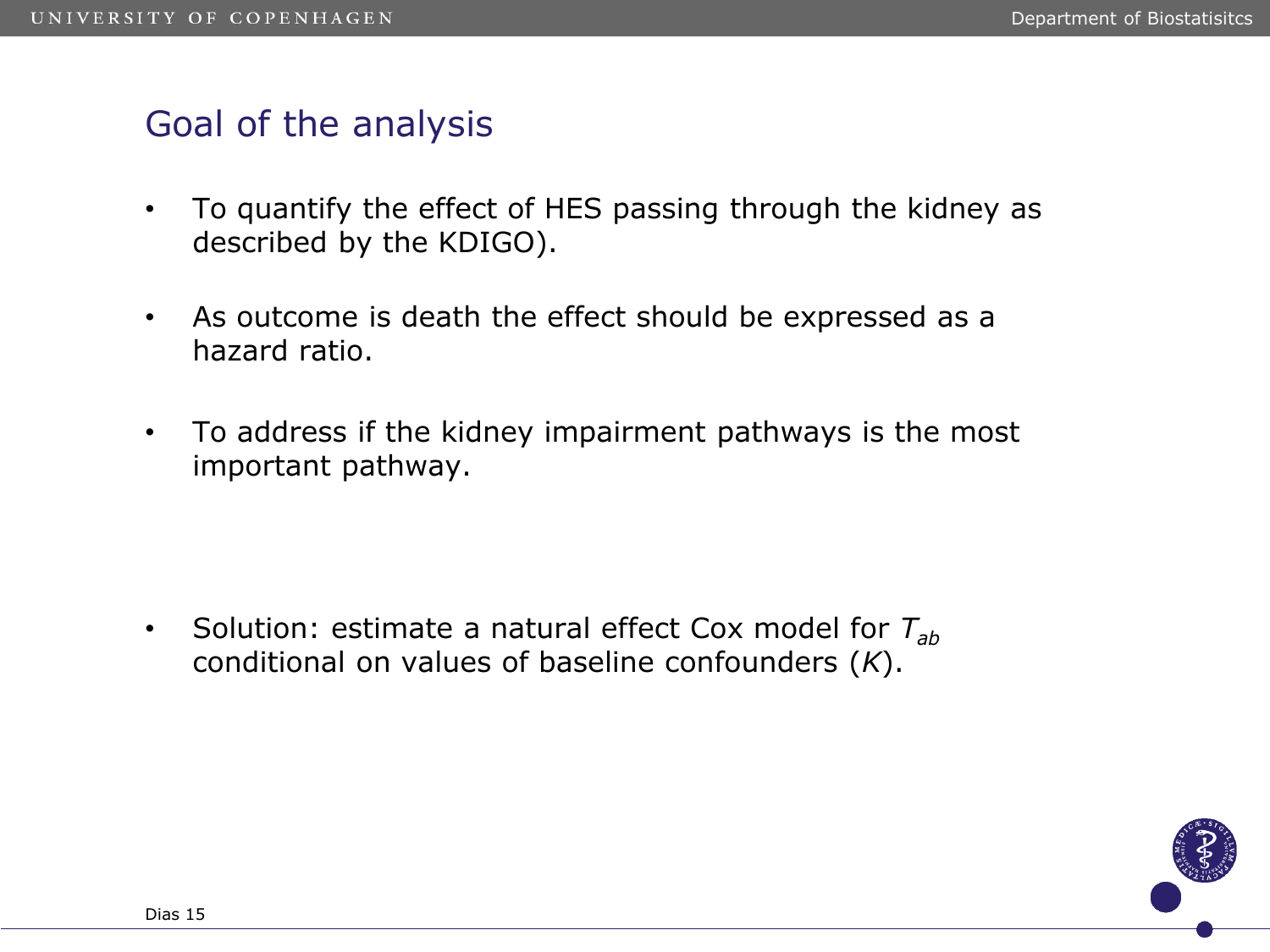# Assumed model for data generating process

- Assume daily data is sufficient to express the dynamics.
- Then the local independence graph can be expressed using non-parametric structural equations as

$$
C^{t} = f_{C}^{t}(\overline{C}^{t-1}, K = k, \zeta)
$$
  
\n
$$
M_{a^{*}}^{t} = f_{L}^{t}(\overline{M}_{a}^{t-1}, A = a^{*}, K = k, \delta_{a^{*}}^{t})
$$
  
\n
$$
L_{a}^{t} = f_{M}^{t}(\overline{L}_{a}^{t-1}, A = a, K = k, \varepsilon_{a}^{t})
$$
  
\n
$$
N_{aa^{*}}^{t} = f_{N}^{t}(\overline{M}_{a^{*}}^{t}, \overline{L}_{a}^{t}, N_{aa^{*}}^{t-1}, A = a, K = k, \gamma_{a}^{t})
$$
  
\n
$$
T_{aa^{*}} = \inf\{t > 0 \text{ for which } N_{aa^{*}}^{t} = 1\}.
$$
  
\n
$$
\tilde{C} = \inf\{t > 0 \text{ for which } C^{t} = 1\}.
$$
  
\n
$$
\tilde{T}_{aa^{*}} = \min\{C, T_{aa^{*}}\}.
$$

- Key-assumption is that the mediator process (*M<sup>t</sup>*) does not depend on other time varying processes (*L <sup>t</sup>*).
- Note that the other mediator process (*L <sup>t</sup>*) does not need to be measured.

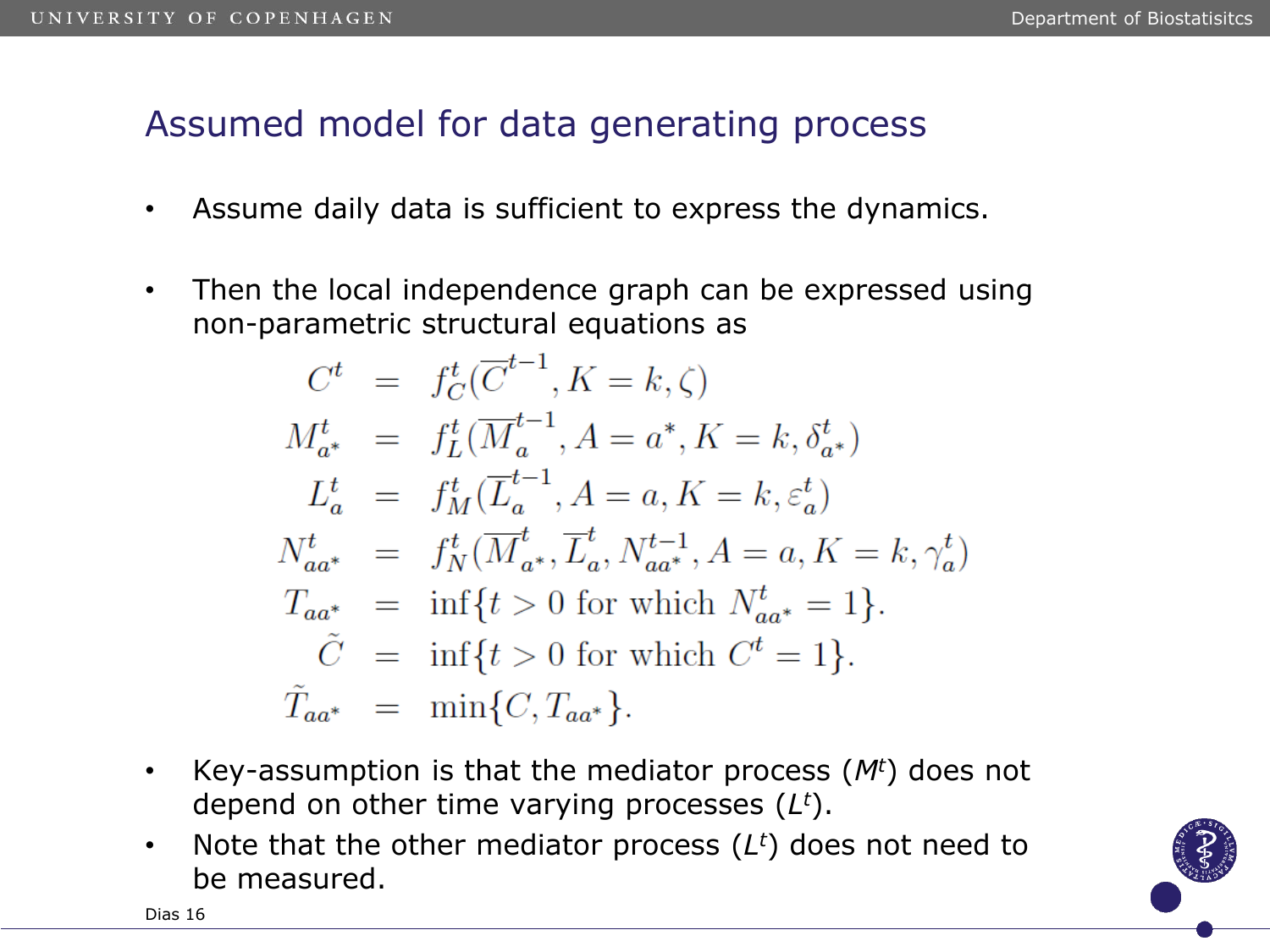## Proposed estimation algorithm (1/3)

- 1. Organize your data in wide format. Censored or dead subjects will have missing for the mediators where they were not observed.
- 2. Estimate models for the mediator at each measurement time *t* conditional on the assigned treatment *A*, the mediator history (*M*) and baseline confounders *K* by using the original data set.
- 3. Construct a new dataset; repeating each observation twice and including an additional auxiliary variable *A\**, which equal *A* for the first replication and 1-A for the second replication.
- 4. Add an indicator identifying which data originate from the same subject.

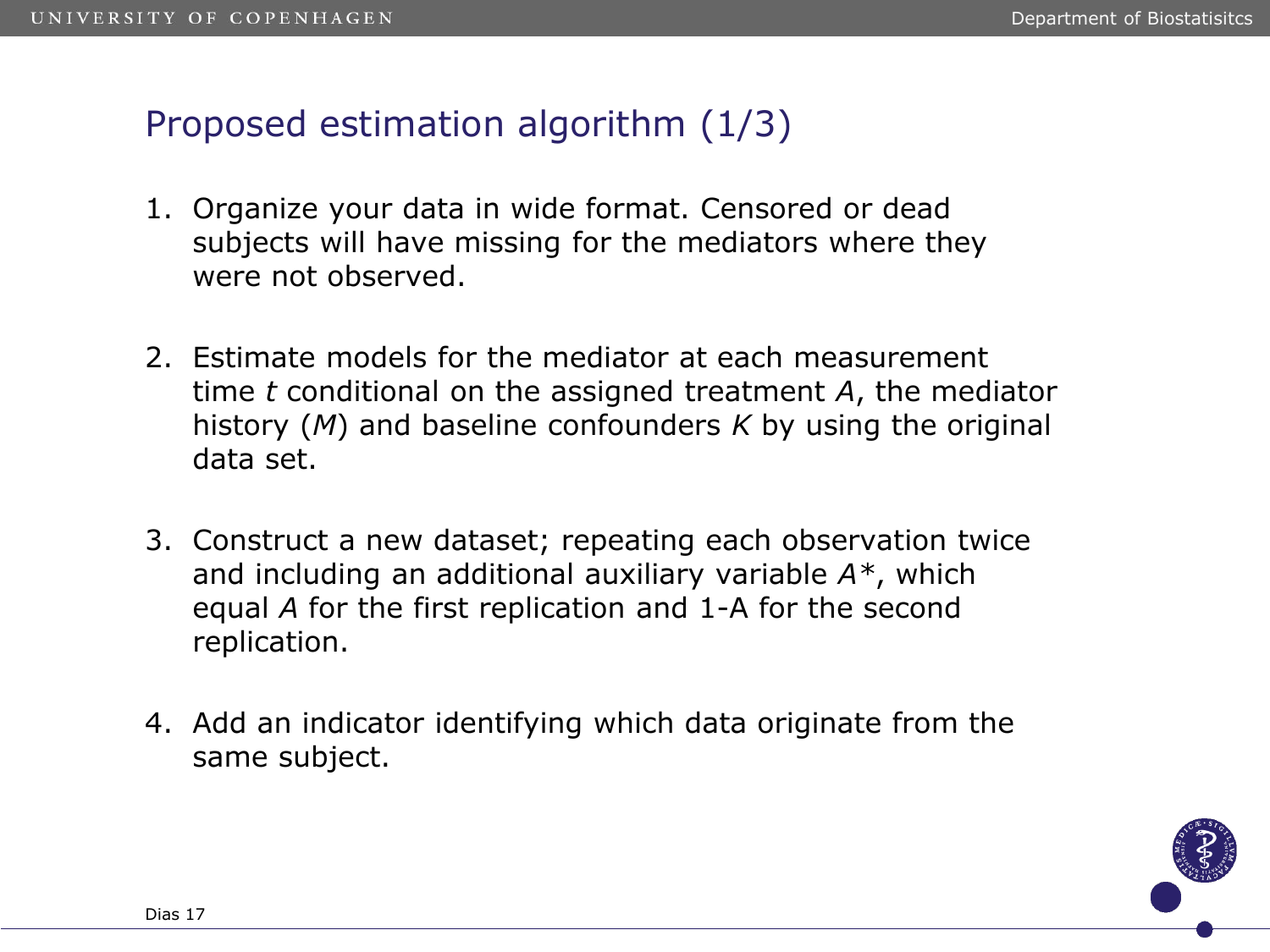### Proposed estimation algorithm (2/3)

4. Apply the predict function twice to predict from the models in step 2, once based on *A* and once based on *A\**. By dividing the predicted values local weights at time *s* can be obtained as

$$
W_j^s = \frac{P(M^s = m_j^s | \overline{M}^{s-1} = \overline{m}_j^{s-1}, A^* = a_j^* \; K = k_j \; )}{P(M^s = m_j^s | \overline{M}^{s-1} = \overline{m}_j^{s-1}, A^* = a_j \; K = k_j \; )}
$$

5. Compute the cumulative weights by multiplying the local weights obtained in step 4 from time 1 to the event or censoring time:

$$
\overline{W}_j = \prod_{s=1}^{T_j} W_j^s
$$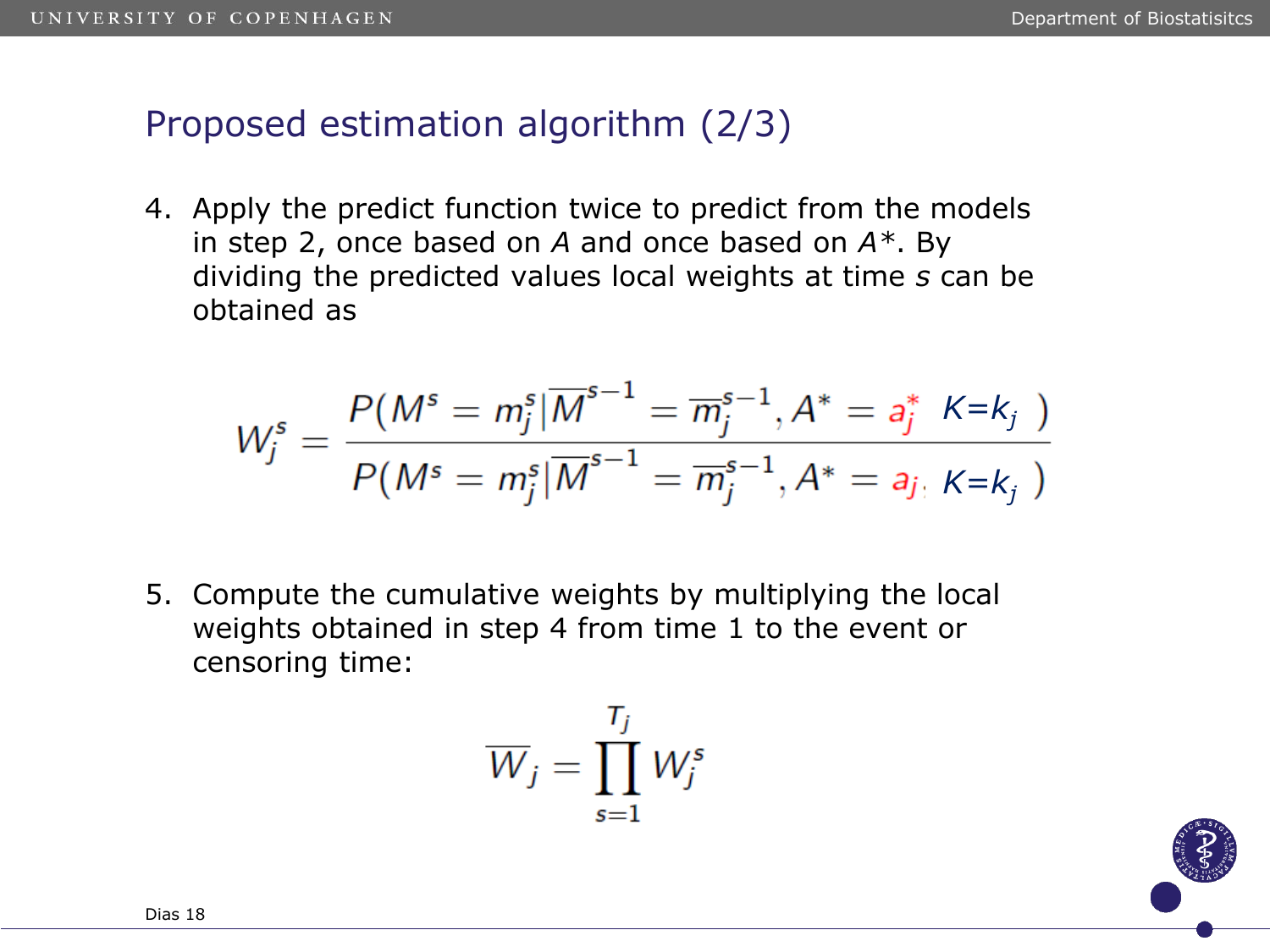# Proposed estimation algorithm (3/3)

- 6. Fit a suitable outcome model, i.e. the Cox model including *A* and *A\**, possible interactions and baseline covariates. The model should be weighted by the weights from step 5. This model is the natural effects model.
- 7. Confidence intervals can be obtained using bootstrap.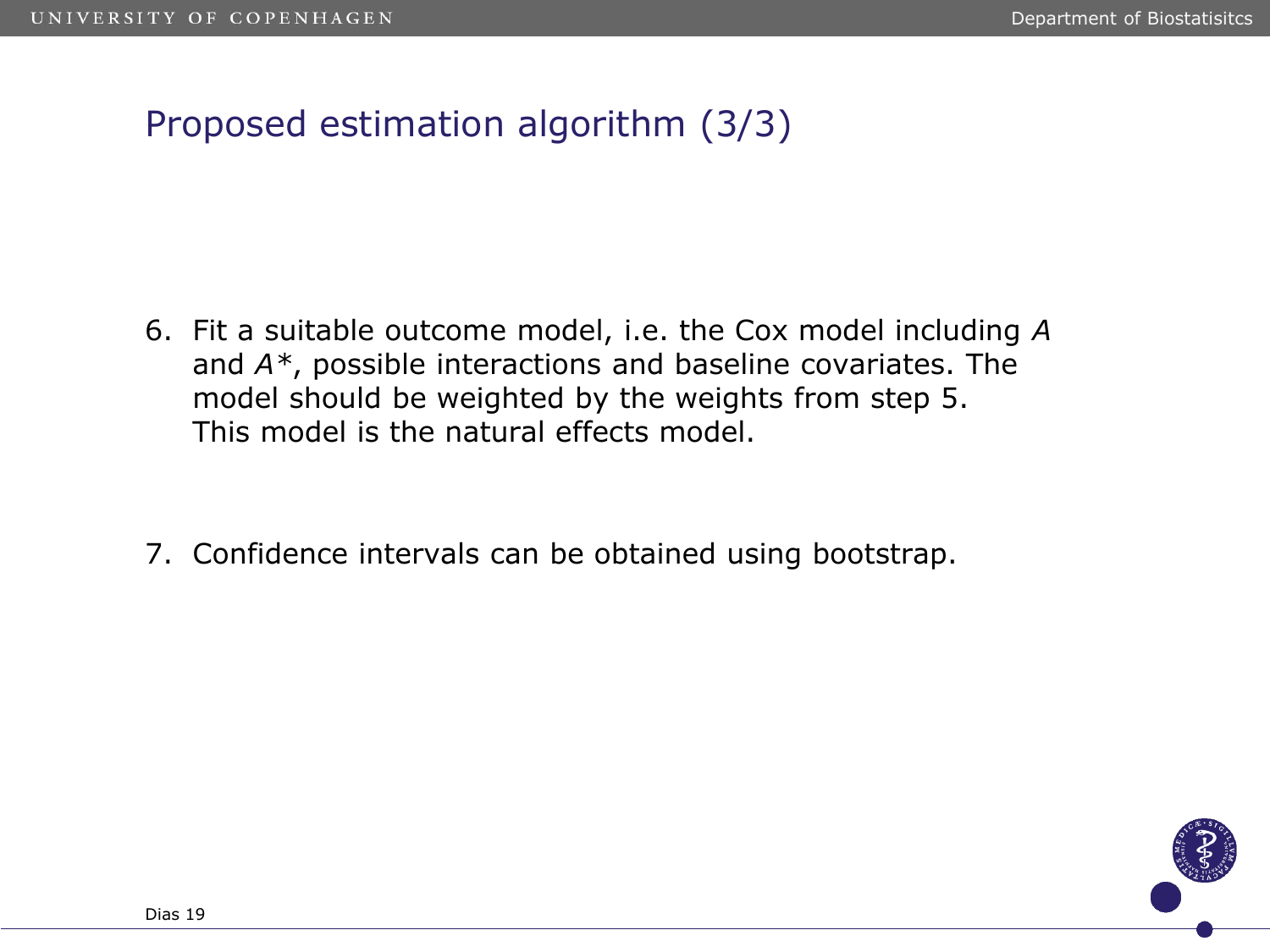# Intuition for the estimation procedure

- The resulting regression coefficient associated with *A* will capture the natural direct effect while the coefficient of *A\** will capture the natural indirect effect.
- The derived weights are a tool to distinguish between direct and indirect effects by giving more weights to observations where the observed mediator trajectory would have been more likely to occur under a different treatment level than actually observed.
- For a constructive illustration see Hong (2010)

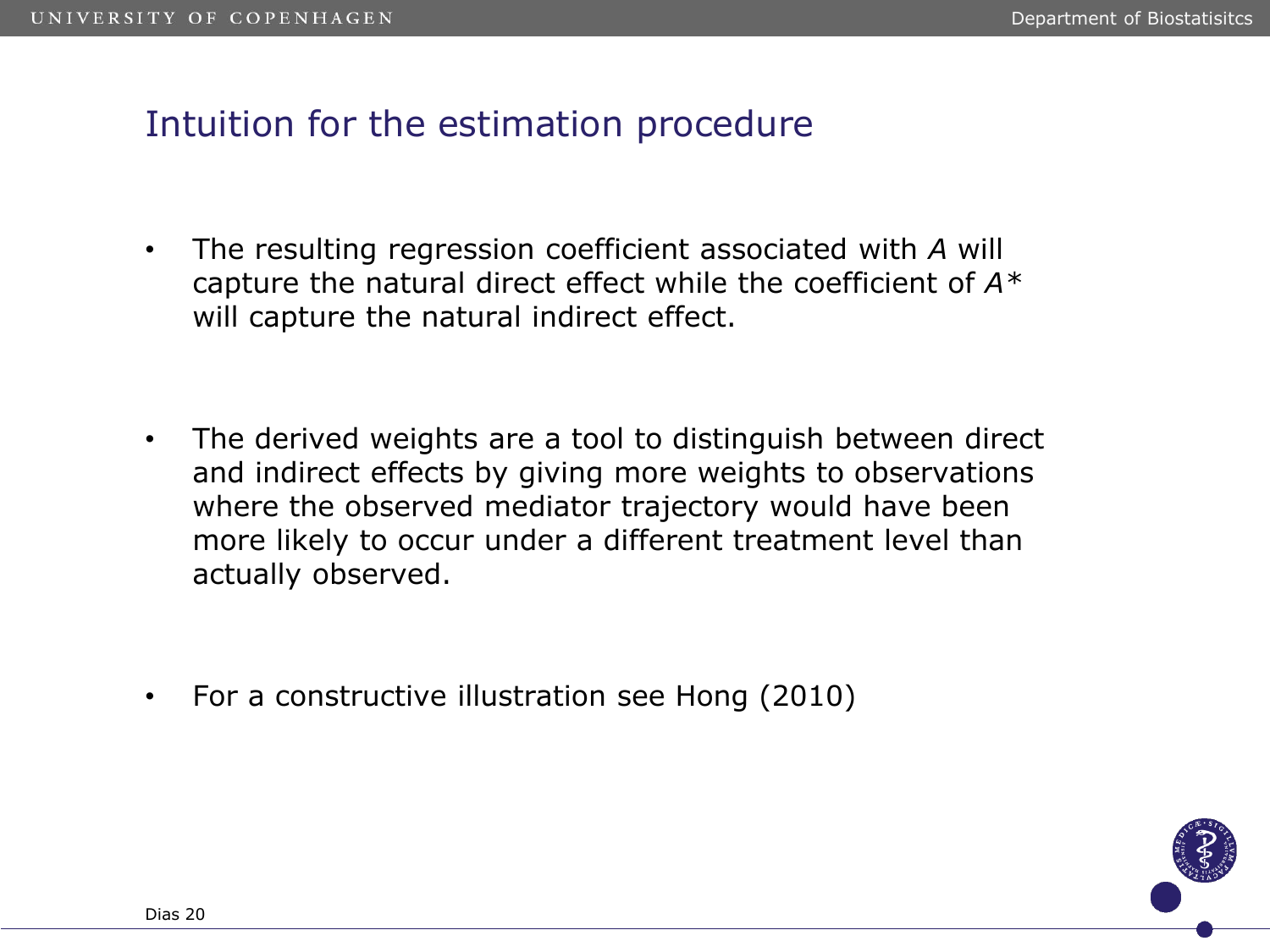# Back to the 6S mediation problem

#### **A quick recapitulation:**

- Patients selection: 795 patients admitted to intensive care units (396 in HES group vs. 399 Ringer solution)
- Mediator: KDIGO (Kidney Disease: Improving Global Outcome) score, taking values 0, 1, 2, 3 measured daily within the first 5 days of follow-up. Mediator model: Multinomial logistic regression
- Outcome: Time to death within 90 days after randomization Outcome model: Cox regression

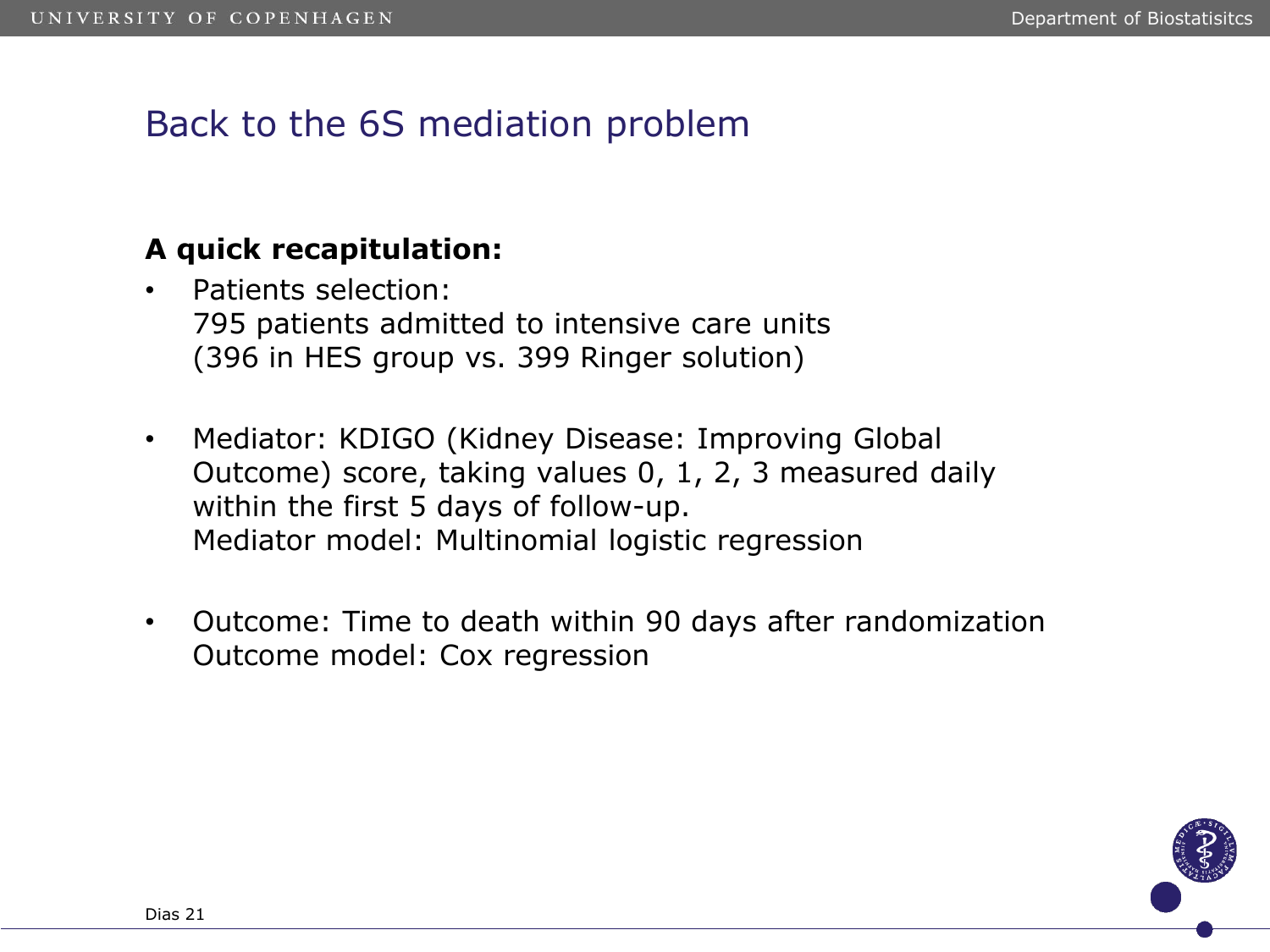# **Results**

|                | $HR(95\% CI)$       |
|----------------|---------------------|
| Direct effect  | $1.16(0.95 - 1.40)$ |
| Indirect ffect | $1.05(0.98 - 1.12)$ |
| Total effect   | $1.21(1.01 - 1.47)$ |

*Table 1: Natural direct and indirect hazard ratios for mediation through KDIGO comparing HES to Ringer solution.* 

- Neither direct nor indirect effects are significant.
- However, the magnitude of the direct effect indicates that there could be another important pathway.
- Potential alternative pathways include:
	- Coagulapathy (bleeding disorder)
	- Immune system collapse.

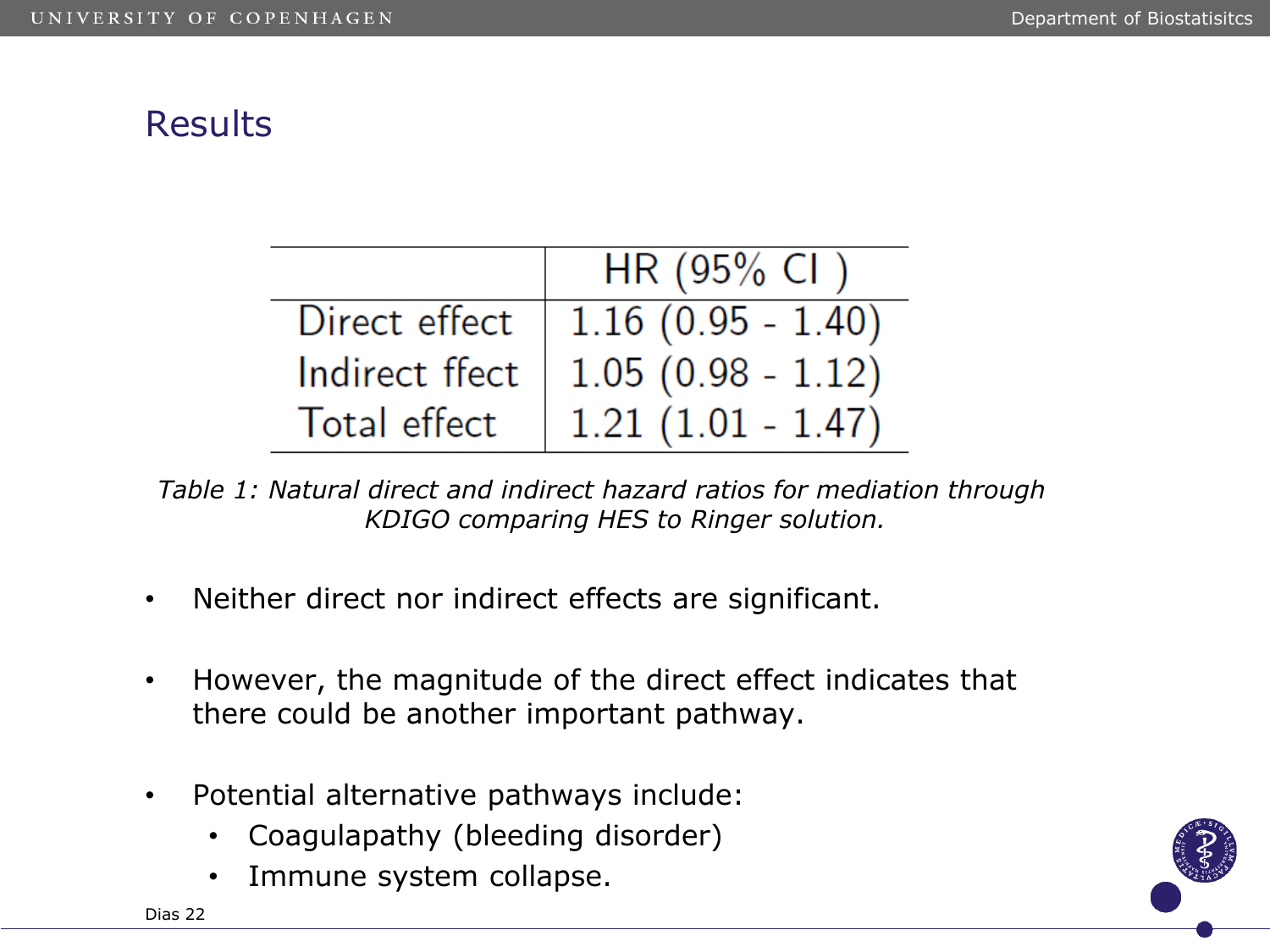# Discussion and perspectives

#### **On mediation analysis in general:**

- Mediation analysis can shed light on how a treatment works or if the treatment has positive effects above and beyond its effect on the targeted outcome.
- For simple settings both theory and software is well-developed.
- Mediation analyses are always observational studies.

#### **On mediation analysis with a truncated mediator process:**

- Easy to implement in standard software (predict functionality, weighted modeling)
- Generally applicable for various mediator types, although some caution with continuous mediators (unstable weights).
- Can handle treatment-by-mediator interactions.
- Requires that you believe in the different mediator systems to be functioning independently.